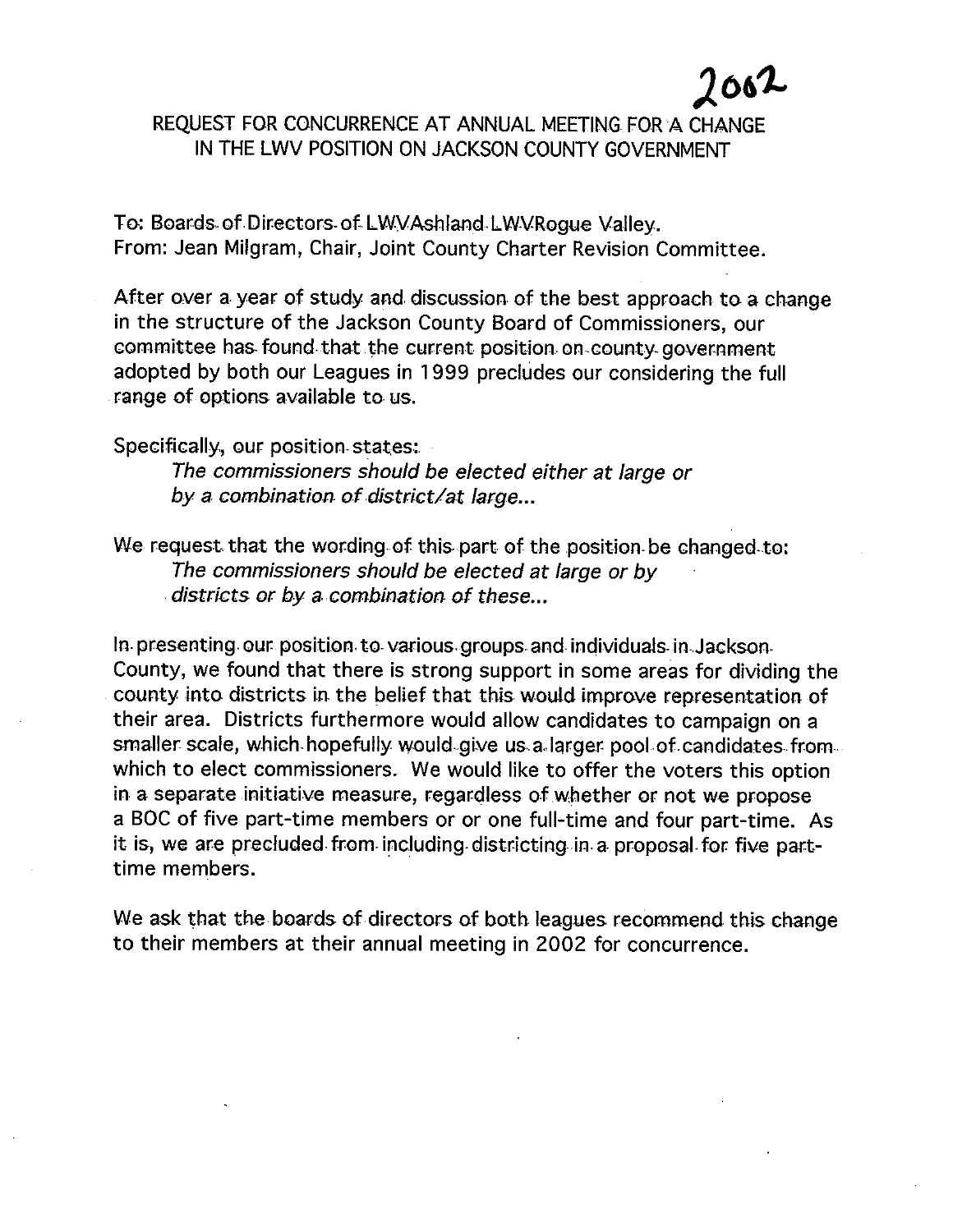#### League of Women *Voters*  County Charter Revision Committee

AGENDA Monday, January 14, 2002

Decisions:

I What initiative measure(s) to file:

The County Counsel has informally told Kathy Beckett, Election Clerk, that our initiative measure on the question: "Shall there be a five member County Board of Commissioners, one of whom will be elected as a fully compensated chair?" seems to have three subjects: number, compensation, and method of choosing a chair.

We can: (1) elect to try to file it anyway, and if found to have more than one subject, decide what to do then;

(2) go with Ruth's suggested rewrite: "Question: Shall there be a five member Board of Commissioners, with four serving at half time?" (It may be that the county counsel will think this is two subjects). This leaves the method of selecting a chair the way it is, which is that the commissioners choose their own chair. (See county charter.)

(3) also have a fallback position, so can file another initiative if the one filed is found to have more than one subject. Our fallback would have to have the number of commissioners in one initiative and the "half time" in a different one. Perhaps we can reverse the order, so that the number will only go to five if the half-time initiative passes. This avoids ending up with five or more full-time commissioners. It could possibly give us three half-time commissioners.

II Evelyn Ousterhout has resigned as a chief petitioner. We need to select someone else from the League as our representative.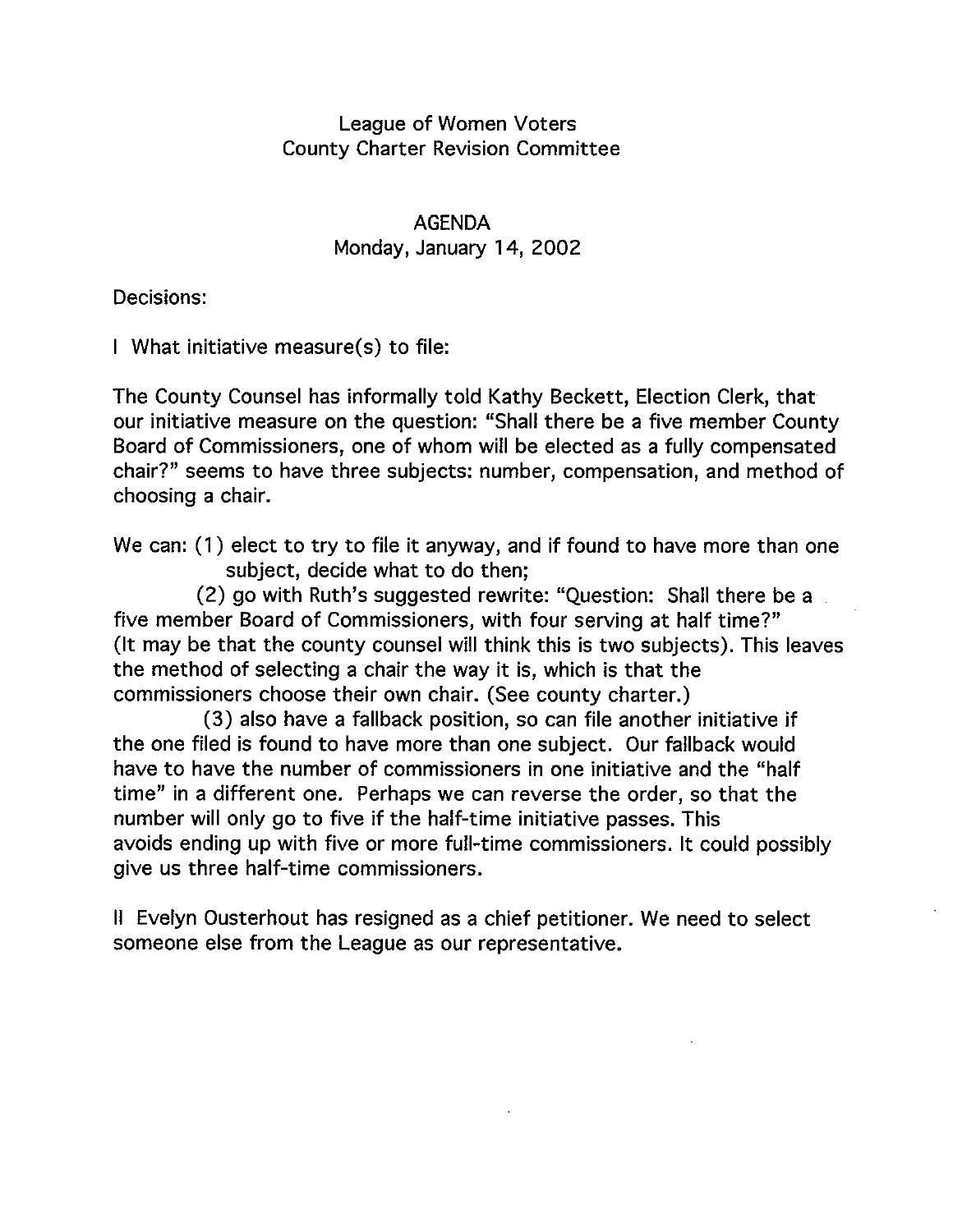# **memo**

To: County Charter Revision Committee of the Leagues of Women Voters of Jackson County.

From: Jean Milgram, chair. Date: March 7, 2022.

#### Where We Are Now

After all the discussion and new ideas and old ideas and see-sawing and repeating ourselves endlessly, I've decided it's time to look at where we are in order to see if we can move on.

As I think about it, we have arrived at a clear decision point between two courses of action: (1) to go ahead and file the simplest initiatives that will carry out the basics of our position, or (2) to postpone filing until another year.

The time line for the filing procedure is enclosed. It's clear we need to expect at least a month to go by before we get permission to circulate petitions. If we file by March 15th, that will give us a maximum of three months to get the signatures. Every day we delay drops this, and three months is NOT a long time.

If we say we are postponing this, we are essentially giving up. We will lose momentum, lose people, and lose credibility. We cannot afford to do this to the League.

What we have arrived at, essentially, is about as simple a proposal as we can possibly put before the voters. Let's file it. We will get a ruling by the county clerk on whether or not each initiative contains a single subject. If the ruling is positive, we will not be assured there won't be a court challenge but no one is ever assured of that when any initiative is filed. If it's negative, we can re-file and still have time. The only way to find out is to go ahead. Once we have done that, we can deal with the obstacles as they arise. But if we don't start, we will never know and we will never finish.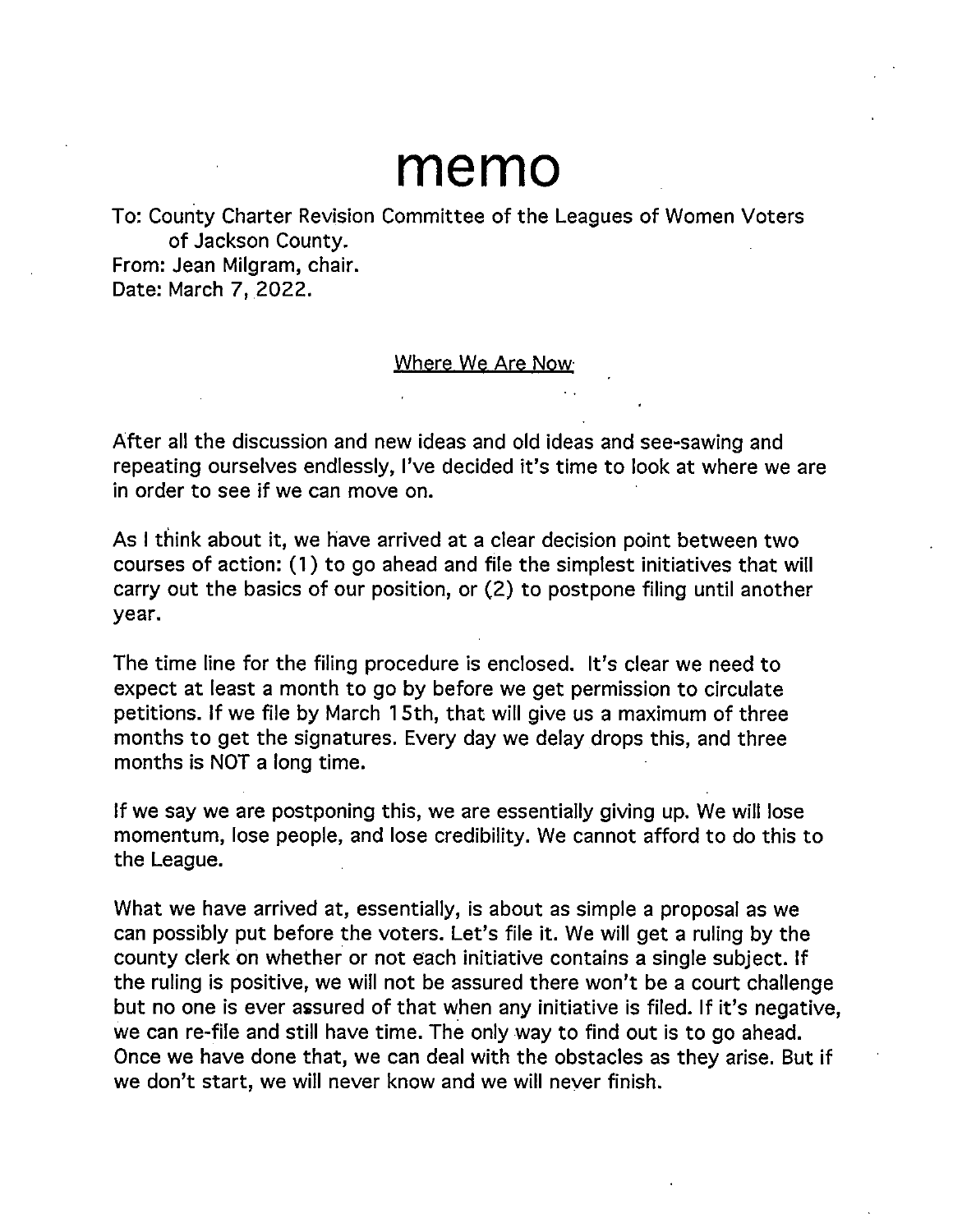#### Filing Procedure - Time Line

Day 1. Submit proposed initiative text to county clerk.

- Day 1 + Five Business Days. County clerk notifies us in writing that text does or does not comply with the single subject requirement.\*
- Day 1 + Six Business Days. County elections official forwards two copies of prospective petition to D.A. for title.
- Day 1 + Six Business Days + Five Business Days D.A. returns a ballot title to the county elections official.

Next two steps:

1. County elections official furnishes chief petitioners with ballot title.

2. Co. elec. official publishes notice of receipt of ballot title in a newspaper of general circulation, including notice that an elector may file a petition for a review of the ballot title. Deadline: seven business days after ballot title is filed by D.A. with the county clerk.

We are now up to Day  $1 + 6 + 5 + 7$  BUSINESS days. If title is challenged, the Circuit Court revies and makes a final decision. No time limit is set for this review, but I am told the court is expeditious.

County elections official approves the cover and signature sheets for circulation after the challenge period for the ballot title expires, or, if the ballot title is challenged, after receiving the Circuit Court order that the ballot title meets the statutory requirements. Once cover and signature sheets are approved and the statement of organization is submitted, the signature gathering can begin.

\*The 2000 County Manual says: "Any registered voter who disagrees with the single subject determination may file a petition with the Circuit Court challenging. the single subject determination. The deadline to file a petition to review the single subject determination is no later than the seventh business day after the ballot title is filed with the county election official." However, apparently a court challenge of the single subject determination can apparently be made after this deadline, even after the measure has become law. (Ruth researched this - we'll have to ask her for details.)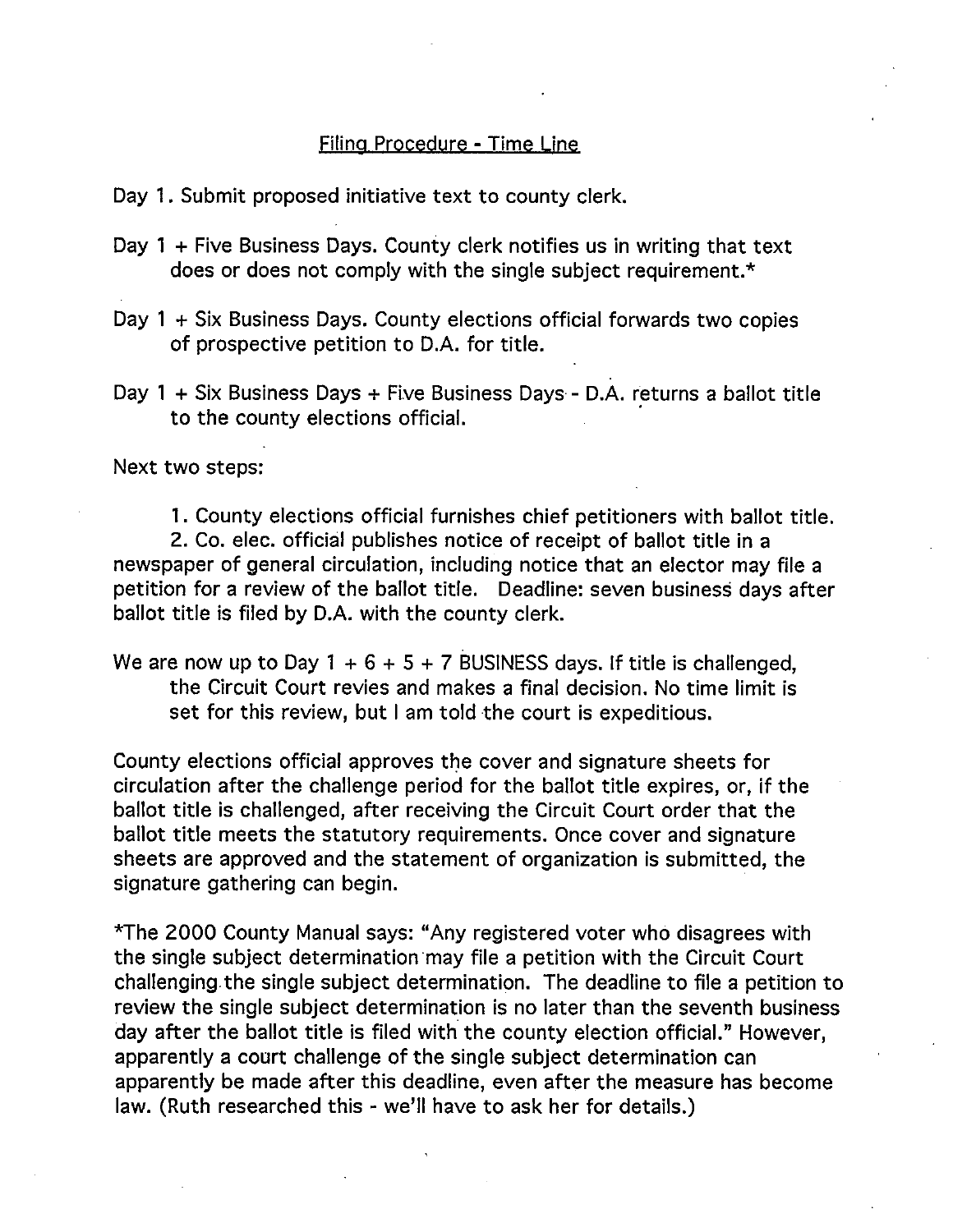#### PROPOSAL

#### March 7, 2002

The the League of Women Voters of Rogue Valley and the League of Women Voters of Ashland file three initiatives on March 14 or 1 5 as follows:

- 1 . Change the composition of the Jackson County Board of Commissioners to five part-time members. Provide for transition in four years.
- 2. Provide for compensation of all part-time commissioners of not more than \$20,000 per annum, with a periodic (every two years) increase in the maximum compensation to adjust for inflation as determined by the consumer price index.

3. Set up five county districts for election of the five commissioners, with a procedure for establishing the districts.

If #1 is found to contain more than a single subject, we could remove the words "part-time" from both #1 and #2 and re-file.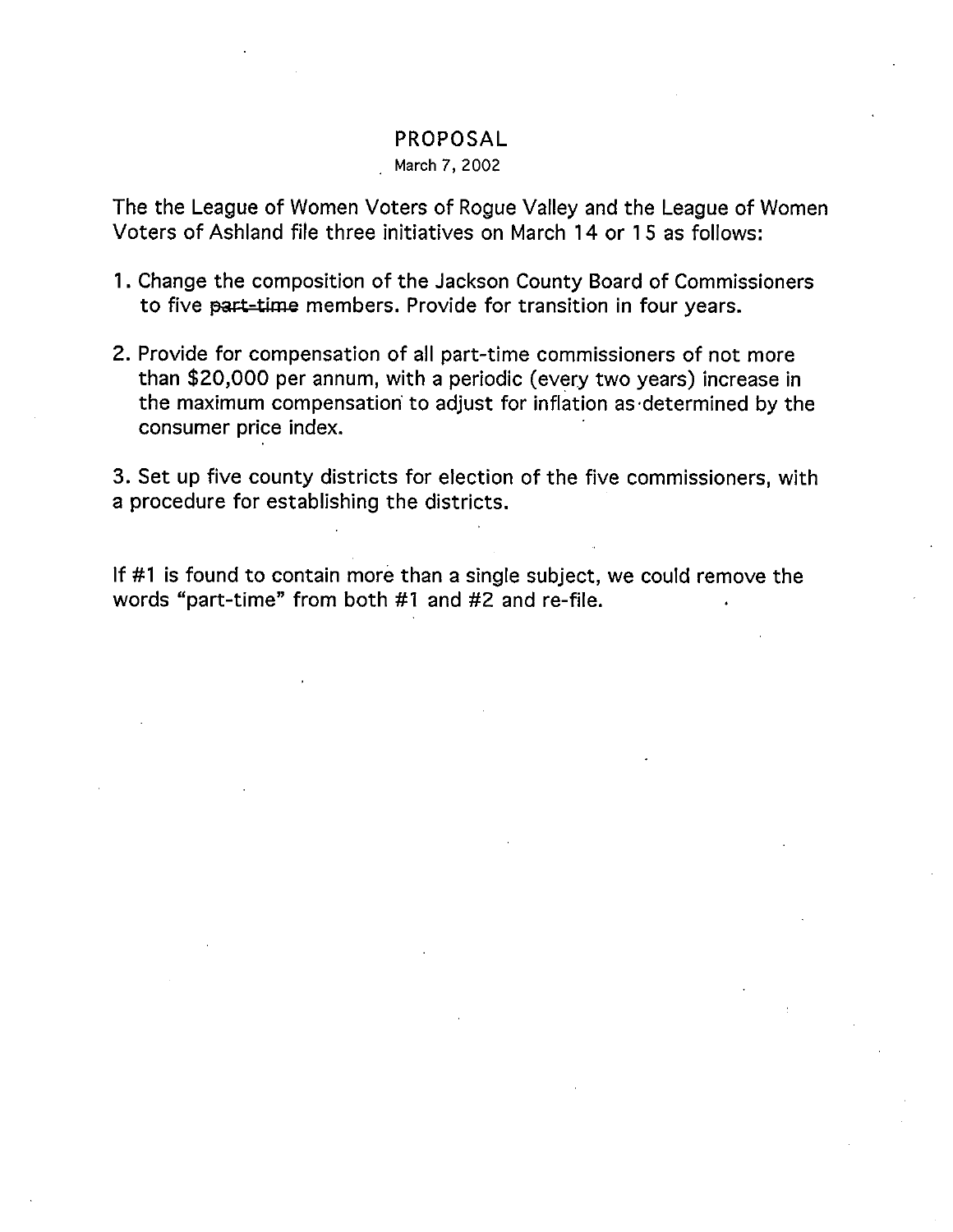# **1001**

# **LWV Charter Change Proposals**

 $\sim$ 

The League of Women Voters of the Rogue Valley and the League of Women Voters of Ashland are proposing several county charter changes. Because of a state statute requiring that all initiative measures amending a county charter must each contain a single subject, we may have to offer as many as three initiative measures. Following are the specific changes we support. The exact wording of the proposed ballot measures has not yet been determined.

**One. Enlarge the Board of Commissioners from 3 to** 5 **members.** 

**Two. In the event that One passes, one of the five members of the BOC will be elected by the voters as the chair and will receive full monetary compensation. The other four commissioners will each receive one-third of the full compensation.** 

**Three. In the event that One and Two pass, the chair will be elected at large and the other four of the five members of the BOC will be elected by districts. Districts will be established by a commission appointed by the BOC, such commission to be representative of all the areas of the county and all political parties and guided by the one-man/one vote ruling of the U.S. Supreme Court.**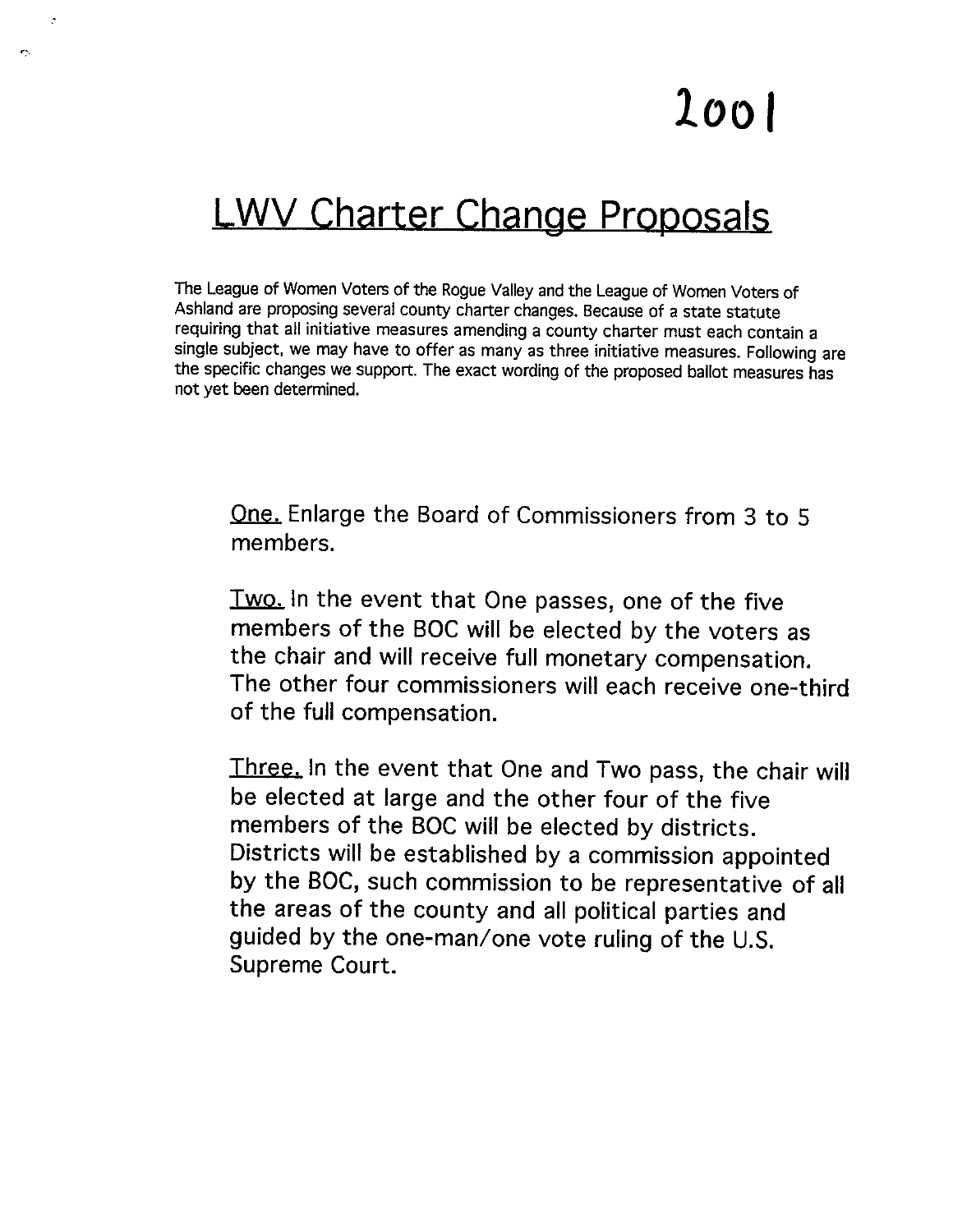LWV County Charter Change Proposals: **Page 2.** Page 2.

## **Why?** Enlarge Board of Commissioners from 3 to 5 members?

LWV believes this would provide representation of more points of view.

LWV thinks that a quorum of two is not enough for policy decisions governing a multi-million dollar operation affecting a population that is soon to be 200,000.

Accidental meetings of a quorum of two, which violate the open meetings law, are hard to avoid with only three members.

### **Why?** Have a full-time chair with other commissioners paid less?

( The LWV believes that at least one commissioner should be full time in order to have an elected official available to the public during all regular business hours. Also, commissioners are often required to deal with state and federal elected officials who sometimes prefer connecting with someone who is directly responsible to the voters. We believe an elected chair in a full time position could most effectively fulfill these public relations and communications responsibilities.

The LWV believes that the primary duty of all members of the Board of Commissioners is to make policy and that all administration should be left to the appointed county administrator. We believe that commissioners, other than the chair, should not be expected to put in full workdays on county business but can limit their hours to those required for those meetings and activities necessary to make decisions on policy. For this reason, we think their pay should be less than that of the full-time chair.